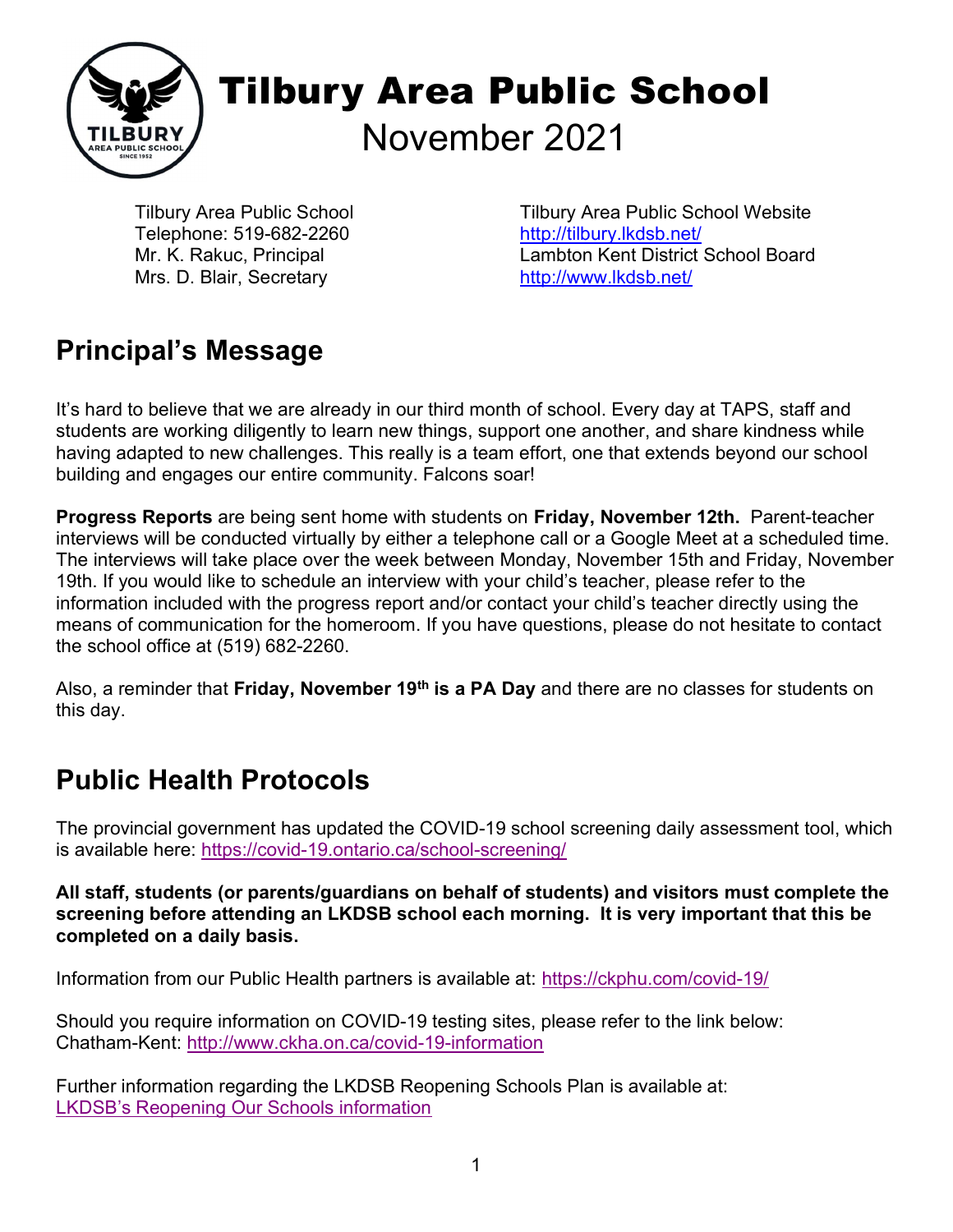Additionally, information is also updated at: LKDSB COVID-19 General Updates

Please be sure to check the LKDSB website regularly for important updates and information.

In the event that our Public Health partners notify the school of a positive case, appropriate actions will be determined by the health unit. Families of affected students / cohorts will be notified and Public Health will follow up with those affected as they deem necessary. Any new cases will be reported on the Board COVID-19 Advisory website as well as the school's website.

If you have any questions or concerns, please contact the school or Chatham-Kent Public Health directly.

## Parent Council

Are you interested in joining the school's Parent Council? Our next TAPS Parent Council Meeting is scheduled for Wednesday, November 10<sup>th</sup> at 6:30 p.m. At this time, this meeting will be held virtually. Please email the principal at krzysztof.rakuc@lkdsb.net if you are interested for further details. Everyone is welcome to attend!

### Treaties Recognition Week

During the week of November 1<sup>st</sup>, the Lambton Kent District School Board commemorates Treaties Recognition Week.

Throughout the week, schools have been working towards greater understanding of treaties, treaty relationships, and the responsibilities we have to raise awareness about Indigenous histories, cultures, contributions, and perspectives.

We have a diverse population of Indigenous students, leaders, and staff in the LKDSB who enrich our classrooms and workplaces every day. Treaties Recognition Week is an opportunity to reaffirm the importance of learning about and understanding Indigenous perspectives. Tilbury Area Public School is proud to take part in this important learning.

Chatham-Kent is located in the area that is part of Treaty 2, or the McKee Purchase. This Treaty was signed on May 19, 1790 by representatives of the Crown and various First Nations. It is the southernmost Upper Canada treaty.

There were over 50 signatories to this Treaty, including settlers and Indigenous leaders. Current communities in the area also include Windsor, Chatham-Kent and part of London.

A federal historic plaque commemorating this treaty is located in Blenheim Memorial Park.

#### Remembrance Day

This year, classes will commemorate this important day virtually. A school-wide moment of silence will also be observed.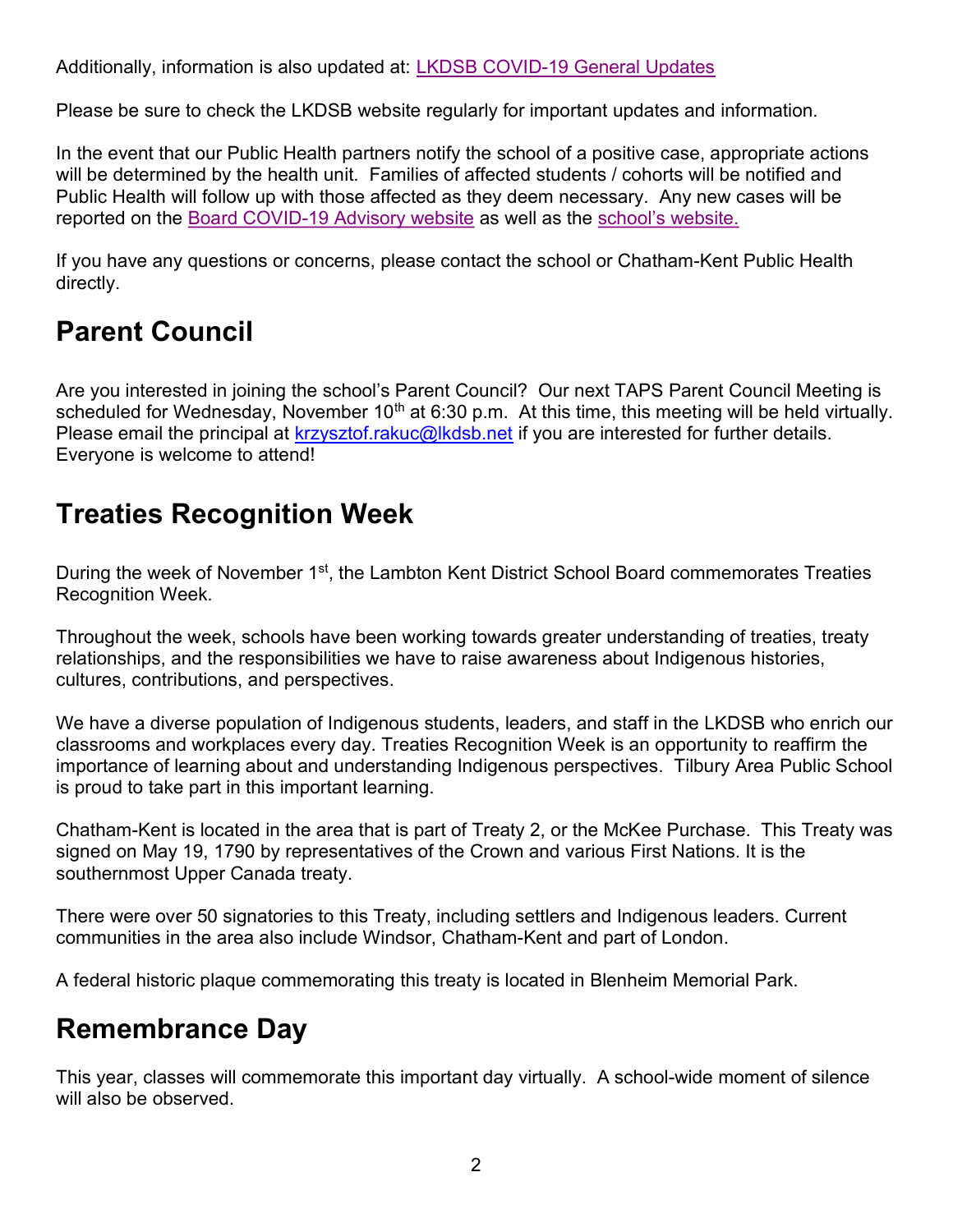## Fall School Fundraiser

Information was sent home with students about our Fall Fundraiser. All items are ordered online and shipped directly to your home. Visit:

www.momspantry.com (checkout as a "fundraising order", using Tilbury Area PS)

www.recettesenpot.com (click on Language in the top left corner to change from French to English, find Tilbury Area PS and follow the prompts)

www.qsp.ca (click "Find My School/Group")

# Playground Equipment

Due to ice and snow during the fall and winter months, students are at a greater risk of falling or slipping off the playground equipment. To ensure the safety of students, equipment will be closed when the gravel becomes frozen. An announcement will be made to students once the equipment is closed for the season.

Also, a reminder than as per public health protocols, drinking fountains are not available. However, water bottle filling stations are available. If you have not already done so, please send a water bottle with your child as well as any cutlery that they might need to eat their lunch.

# Upcoming Dates

A reminder that Friday, November 19<sup>th</sup> is a PA Day and that there are no classes for students on this day.

Bullying Awareness and Prevention Week November 15<sup>th</sup> – 19<sup>th</sup>

Please see dates below for Picture Day:

Fall - Retake - Nov 30, 2021

Grad - Original - Feb 2, 2022 Grad - Retake - Mar 9, 2022